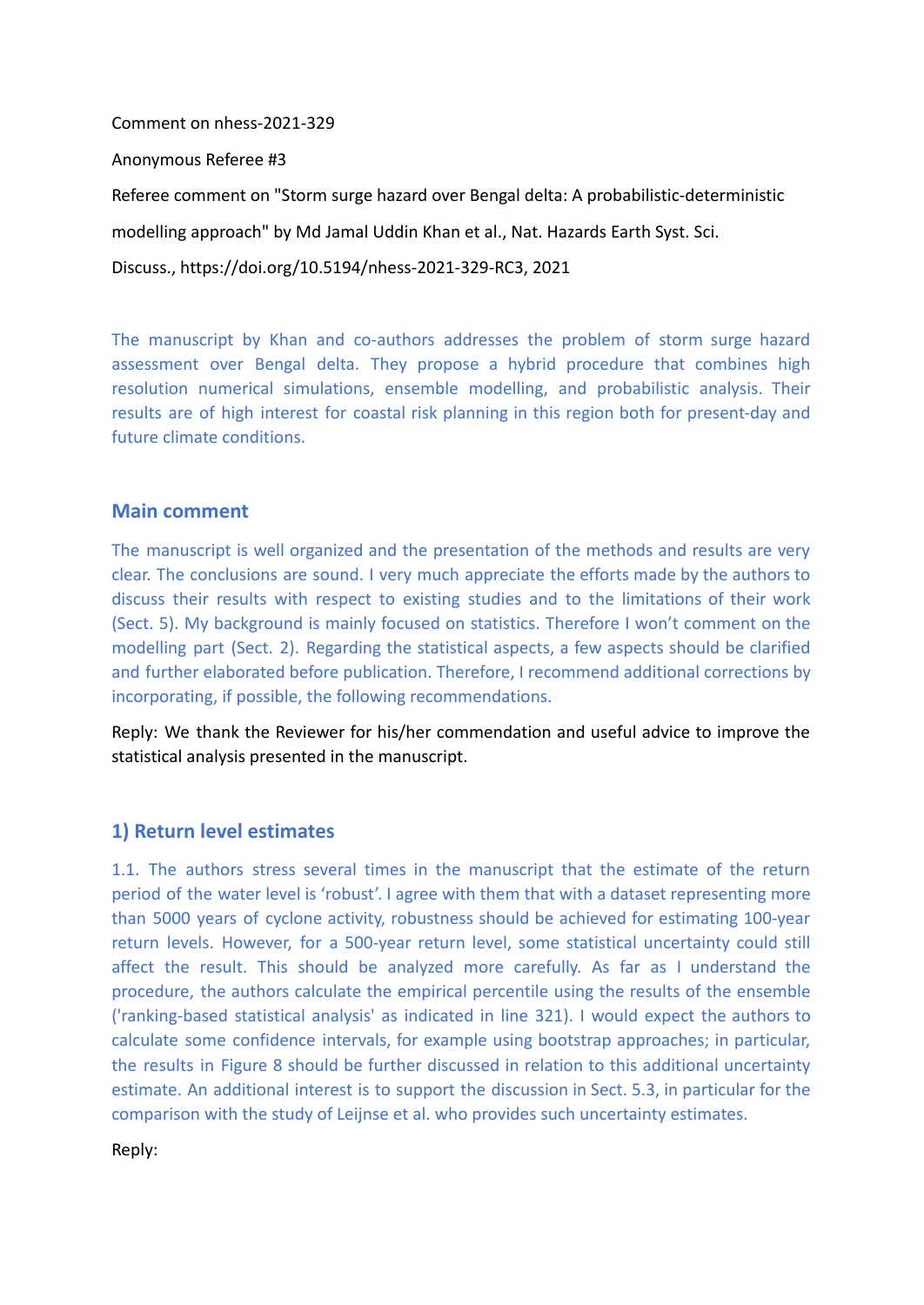#### **Confidence interval computation**

We agree with the Reviewer regarding our unbacked claim about robustness. Following the suggestion, we have computed the 95% confidence interval for the return level estimate using bootstrap method. The bootstrap computation is applied over the full domain, node-by-node. For each node, 10000 instances of sampling were drawn to compute the bootstrap and derive the confidence interval.

We have revised the Statistical analysis section as following -

"...5120 years (for the largest return period). We have used bootstrap technique to compute the confidence interval for the return level estimates (Hesterberg, 2011). Unless otherwise stated, we have pooled 10000 bootstrap samples of the same size as our ensemble (3600 cyclones) with replacements and applied the above mentioned ranking method without considering ties. ¶Estimated quantities at return periods..."

(Note: ¶ means a new paragraph.)

We choose to show the robustness of the storm surge estimate at a few relevant stations. A new figure is now added, Figure 6 in the revised manuscript, as shown in Figure C1 below. The confidence interval remains moderate for the features that have been discussed throughout the manuscript, and none of our conclusions in the original manuscript were altered.



Figure C1. Extreme water level evolution with return period at (a) Sagar Roads, (b) Hiron Point, (c) Charchanga, (d) Chittagong, (e) Diamond Harbour, (f) Chandpur. These station locations are shown in Figure 5. The shaded grey area indicates the 95% confidence interval.

The addition of Figure C1 is reflected in the manuscript as following -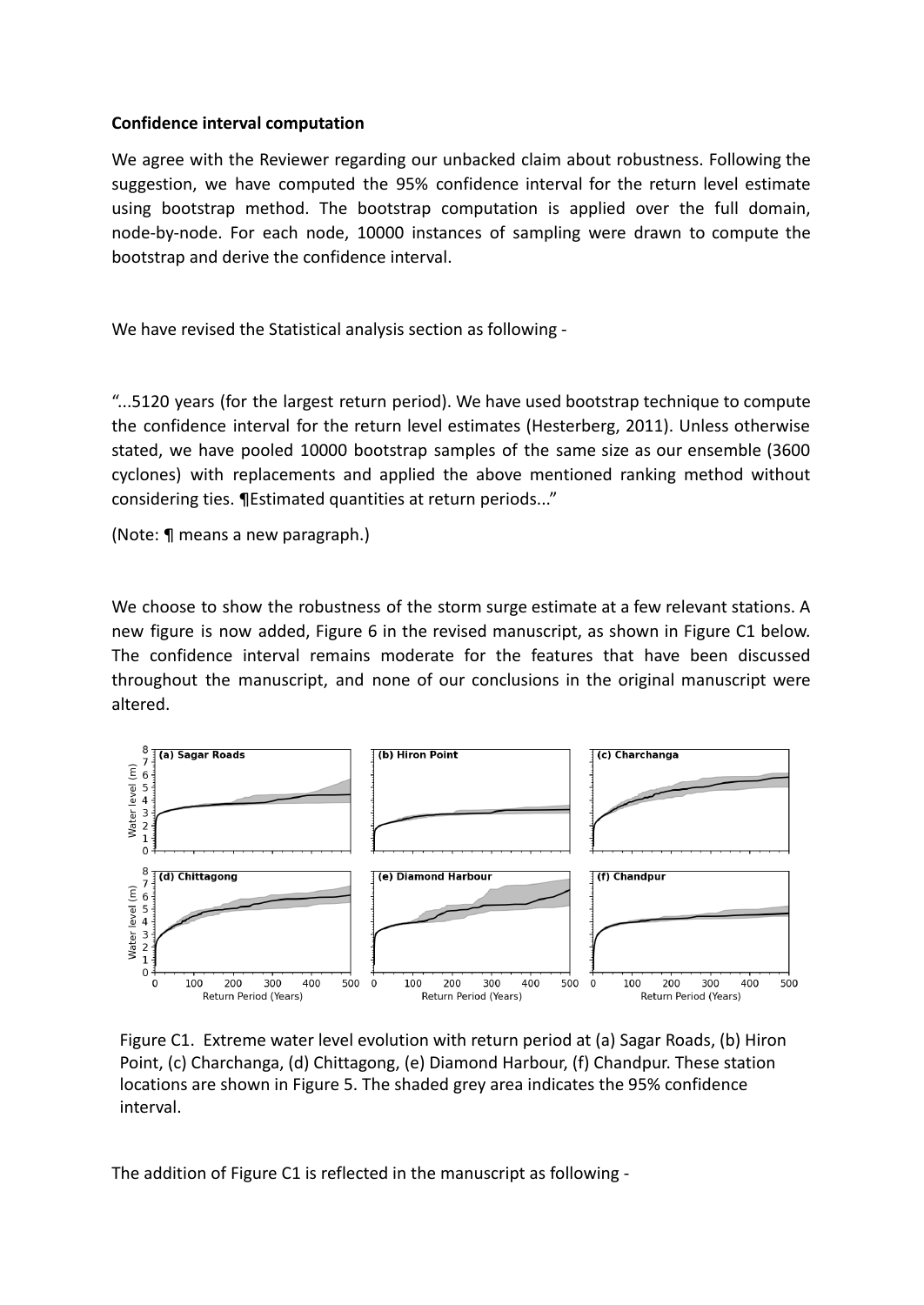"...above topography. This water level at the 50-year return period is computed from the full ensemble of cyclone simulations using the empirical statistical method described in Section 3.3, pixel-by-pixel. As such, the total water level at the 50-year return period has contributions from hundreds of different cyclones of our ensemble. In our estimate, about 600 individual cyclones contribute to the 50-year return period water level over the illustrated region. To supplement subsequent discussions, in Figure 6 we also present the water level estimates and corresponding 95% confidence intervals at few station locations for a range of return periods (upto 500 years). These station locations are shown in black stars in Figure 5."

"...delta (barely 3m). At 50-year return level, these estimates of water levels are objectively robust along the open coastlines, as well as inside the estuaries, with a couple of cm range in the computed 95% confidence interval (Figure 6)."

The station locations in Figure C1 are indicated in Figure 5. Revised Figure 5 is as shown in Figure C2 below -



Figure C2. (a) Inundation extent and corresponding water level at 50-year return period. Black star shows the tide gauge location where the confidence interval is reported in Figure 6. (b) Mean High Water (MHW) derived from a year-long tidal simulation. (c) Water level for the 50-500 years return period expressed as a multiple of the MHW level along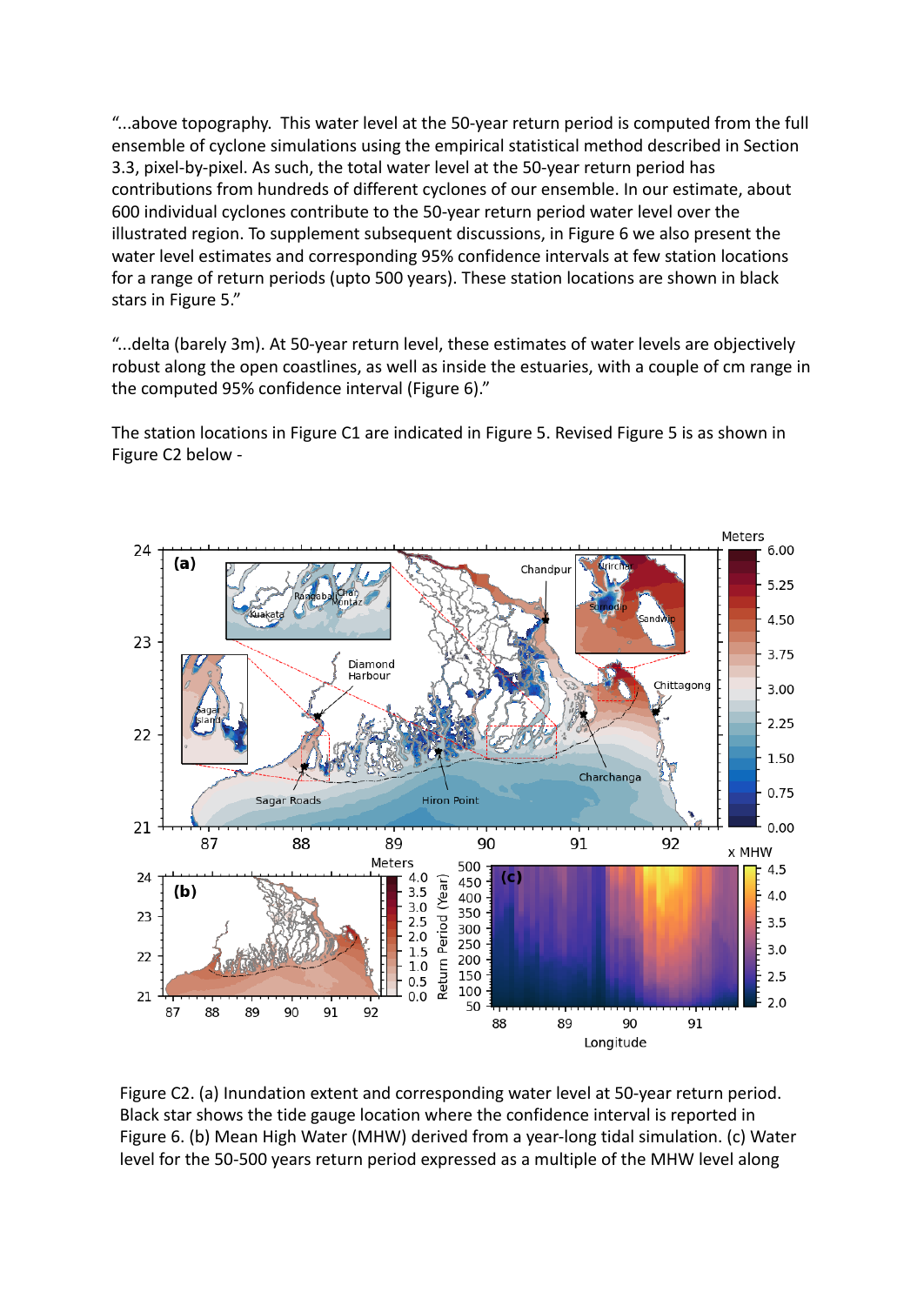the nearshore dash-dotted line shown in (a) and (b).

#### **Update to Population Exposure Computation**

We have also updated Figure 8 (current Figure 9) with the confidence interval. The updated figure is shown in the reply to the next comment (Comment 2: Population exposure).

### **Update to Comparison with Previous studies in the Discussion**

We have updated the text regarding the comparison with Leijnse et al. The current text reads as following -

"Leijnse et al. (2021) used a somewhat similar approach to ours. They used an extreme value analysis on the surge estimate of 1000 year simulated cyclonic activity using Peak-over-Threshold method and an exponential fit. In their estimate, the surge level (from tide free simulations) at Charchanga and Chittagong at 100-year return period is about 2.8m [2.5-3.1] and 3.3m [3.1-3.6] , respectively. The range in the parenthesis is the 95% confidence interval. To better compare with the estimate of Leijnse et al. (2021) we have re-simulated the ensemble of our 5000 year cyclonic activity (3600 cyclones) again, but without incorporating the tide. In our estimate, the 100-year return period surge level is 3.6m [3.4-4.0] and 4.1m [3.8-4.3] for Charchanga and Chittagong respectively. In other words, in these two locations, the estimate of Leijnse et al. (2021) is more than 60cm lower than ours, while the confidence interval range between there and this study are essentially the same."

We have also updated the comparison with Lee (2013), who provided a 90% confidence interval. The corresponding texts now reads as follows -

"Using a yearly-maximum method, in his extreme value analysis, he obtained a 1.66m [1.50-1.95] surge level at 50-year return period, and 1.75m [1.57-2.14] at 100-year return period. The range in the parenthesis is the 90% confidence interval.

In the previous section, our analysis was focused on the water level rather than surge level. To compare with the estimate of Lee (2013), we reprocessed the whole ensemble of storm event simulation results. We have first extracted the tidal water level from the 3600 cyclones that we simulated. Then, for each cyclone, we extracted the maximum surge level. Finally, on this maximum surge estimate, we applied the same ranking based return period estimate. At Hiron point, our estimation of surge amounts to 1.77m [1.68-1.85] at 50-year, and 2.31m [2.12-2.47] at 100-year return period. The range in the parenthesis is the 90% confidence interval computed from 10000 bootstrap samples. At a 50-year return period, with a difference of only 14cm (inferior in Lee (2013)), our estimated value is comparable to the estimated value by Lee (2013) from the observation time series. The confidence interval was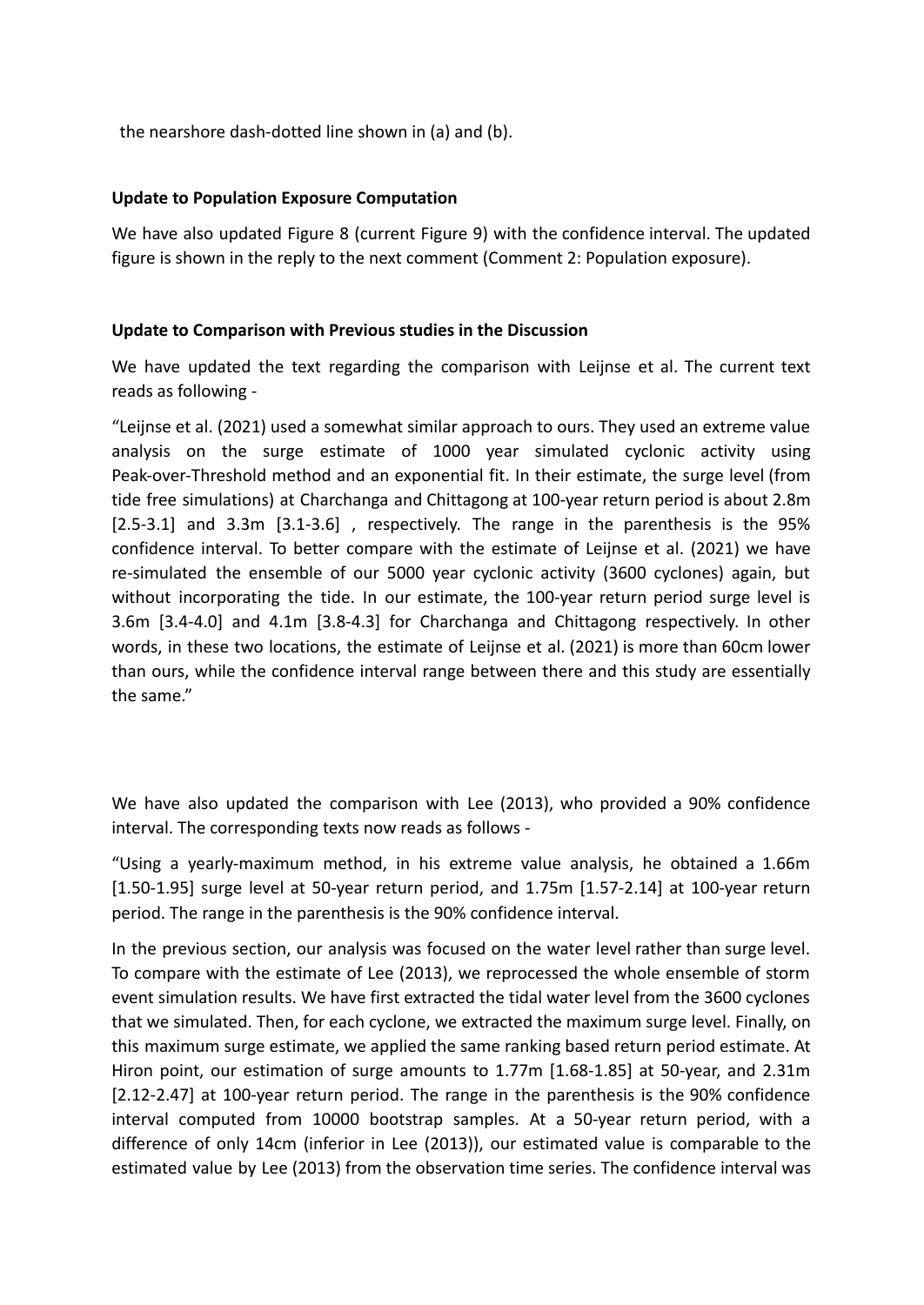about 2 times tighter compared to Lee (2013). To be noted that the estimated 50-year return period water level from our ensemble is about 3m at Hiron point. At the 100-year return period, the estimate of Lee (2013) was underestimated compared to ours by 56cm. See supplementary for further details."

1.2. A second aspect is the comparison of return levels to observed surge levels during cyclones. Could the authors consider the relevancy of using the surgedat dataset to this aim? <http://surge.climate.lsu.edu/data.html>

Reply:

We have checked out the dataset, and it was interesting. Figure C3a shows the data points that were reported to the same map extent as Figure 4 of the manuscript.



Figure C3. (a) Spatial distribution of the Storm tide in surgedat dataset. Colorbar represents the Storm tide value in the dataset. (b) Time series of the Storm tide. Missing values are not shown (e.g., 2007). (c) Year distribution of the record in surgedat dataset.

From the initial check, it seems that some values are suspiciously high. These values are mostly recorded during the 1950s-1970s. Through personal communication, we got confirmation from the curator of the dataset, Dr. Barry Keim, that the datums of these values are not uniform, often unknown. It is not an easy task to make them uniform, as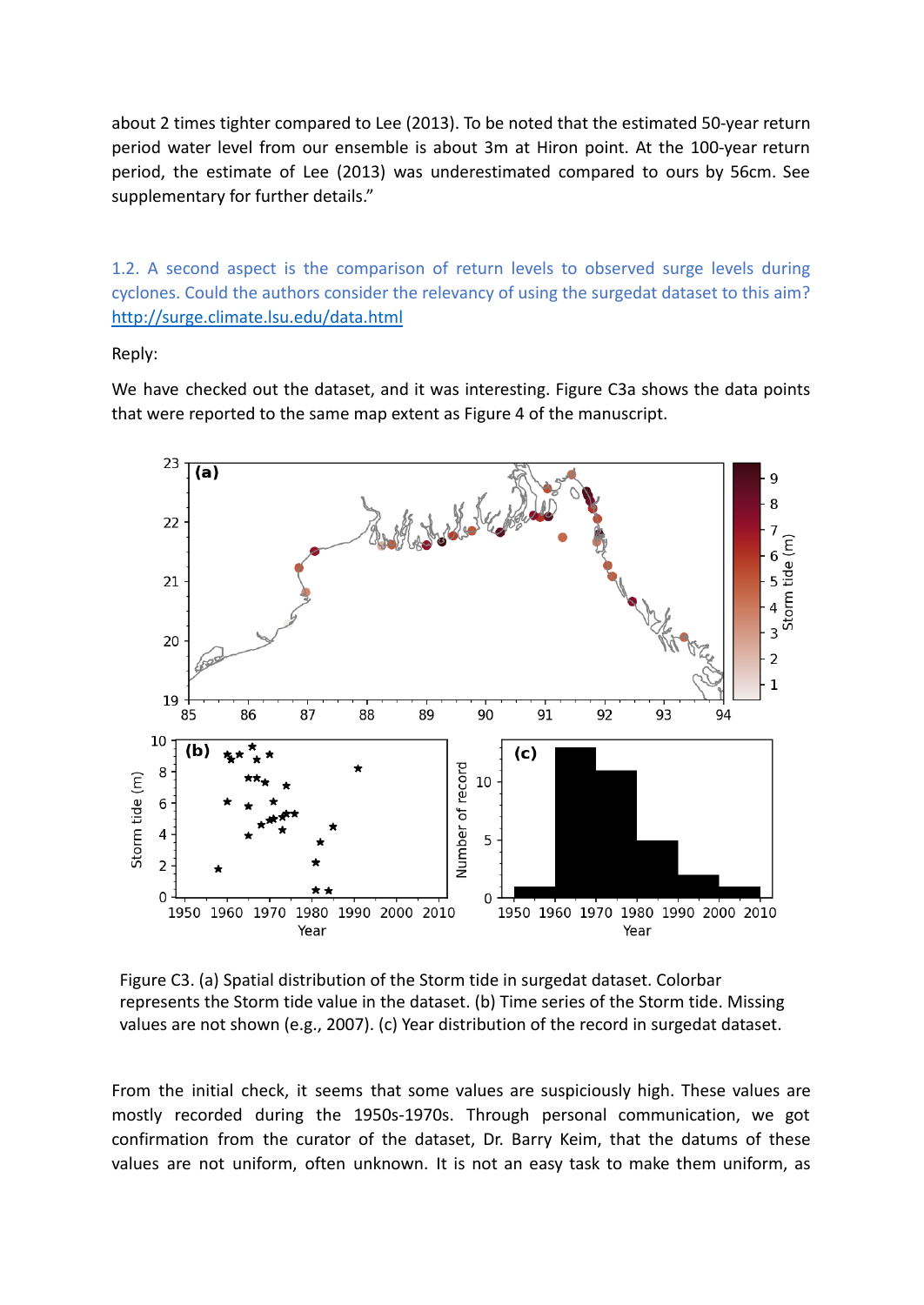many records are quite old, concentrated during 1960-1980, and will require an extensive archeology effort. The contrast in the number of records in the surgedat dataset between 1960-1980, and 1980-2000 perhaps also deserves further dedicated research.

By comparing with our modelling results, we suspect that some of the values, particularly those located in the central delta, are probably wrong. For example, the 9m water level around Sunderban is extremely unlikely due to widespread mangrove areas there, which attenuate the surges. The tidal range is also lower there compared to both east and west corners. However, it is still interesting to note that the spatial density pattern of the storm tide record location has a high similarity with the landfall location distribution of our storm dataset.

Finally, due to the uncertainty with the datum, we refrained from reporting further results in our manuscript regarding this dataset.

# **2) Population exposure**

I appreciate the efforts made by the authors to discuss the limitations of their approach. In addition to the limitations raised in Sect. 5.6, could the authors also consider / discuss the use of alternatives population dataset. For instance, the Global Human Settlement Layer - Population Grid r2019a has a spatial resolution of 9 arc sec, and the WorldPop Global High Resolution Population Denominators has a spatial resolution of 3 arc sec. See references below.

Florczyk, A. J., Corbane, C., Ehrlich, D., Freire, S., Kemper, T., Maffenini, L., Melchiorri, M., Pesaresi, M., Politis, 1715 P., Schiavina, M., and others: GHSL data package 2019, 29788, 290498, 2019

Lloyd, C. T., Chamberlain, H., Kerr, D., Yetman, G., Pistolesi, L., Stevens, F. R., Gaughan, A. E., Nieves, J. J., Hornby, G., MacManus, K., Sinha, P., Bondarenko, M., Sorichetta, A., and Tatem, A. J.: Global spatio-temporally harmonised datasets for producing high- resolution gridded population distribution datasets, Big Earth Data, 3, 108– 1780 139, https://doi.org/10.1080/20964471.2019.1625151, 2019.

Reply:

We thank the reviewer for suggesting these datasets. We have now adopted the GHSL dataset for our analyses, which has a resolution equivalent to the resolution of our model in the coastal regions (250m).

Adopting this new dataset reduced the population estimate under exposure to 5-year flood, as well as the increase of population count from 5-year to 50-year flood. But The overall 'percentage' of population under exposure to a 50-year flood remains the same as before, i.e., 10%.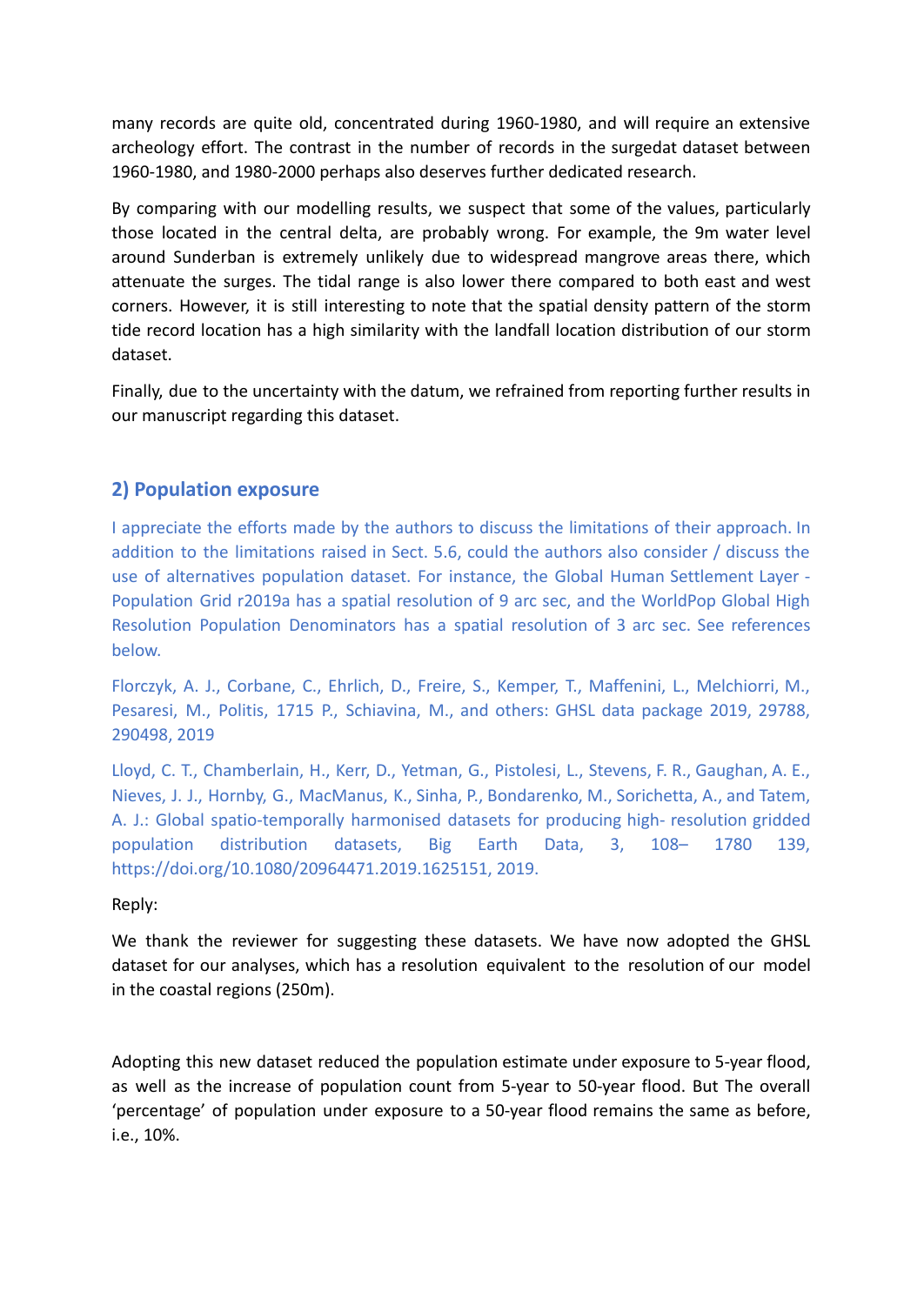Section 5.6 has been fully revised as following -

"...with a grey colour bar based on GHS Population dataset of 2015 (Schiavina et al., 2019). This dataset is based on GPWv4 dataset (Center For International Earth Science Information Network (CIESIN), Columbia University, 2016) illustrated in Figure 1, but disaggregated from the original administrative/census level data to grid cells based distribution of the built-up areas (Freire et al., 2016). The contours of the flooding extent at return period ranging from 5-year to 500-year are shown in colour.

As the population data is provided at a regular longitude-latitude grid, and the model grid is unstructured, it is first necessary…"

"... the same regular longitude-latitude grid as the population dataset (250m resolution). As the model grid …"

"The estimated population living in our model domain over the Bengal delta extent shown in Figure 9a amounts to 32 million. This count amounts to the fraction of Bangladesh population living at an elevation 5m or less. The estimated size of the exposed population at various return periods of inundation is shown in Figure 9b. The shaded region in Figure 9b is the 95% confidence interval of the exposed population estimate. These estimates correspond to the population exposed to the 95% confidence interval of the water level estimates. Our estimate shows that about 1 million people currently live within the 5-year return period flood level area. Even if the embankments were to work without failure during a cyclone, about 2.5 million more people [95% confidence interval: 2.3, 2.9] would get exposed to the flooding of 50-year return period. This additional count of the population represents about 8% of the total population living inside the study area. At a 100-year return level, the fraction of exposed people increases to about 16% of the total population inside the modelled domain.

In this assessment, we did not consider the probable (although not publicly documented) existence of city protection embankments at local scale, which may distort the patterns of Figure 7a locally. We did not consider either the potential degradation of the earthen dikes, and possible dike breaching during an intense cyclonic event. Knowledge of these factors will surely impact the anticipated exposure of the population to flooding suggested by our analysis. Instead, our focus was mainly on the physical mechanism of the flooding from storm surges. Despite these limitations, our exposed population map provides useful and spatially continuous information at relevant spatial scales to document the exposure to storm surge flooding and to better understand the environmental risks to the vast, densely populated Bengal delta continuum."

## **3) Use of JTWC dataset**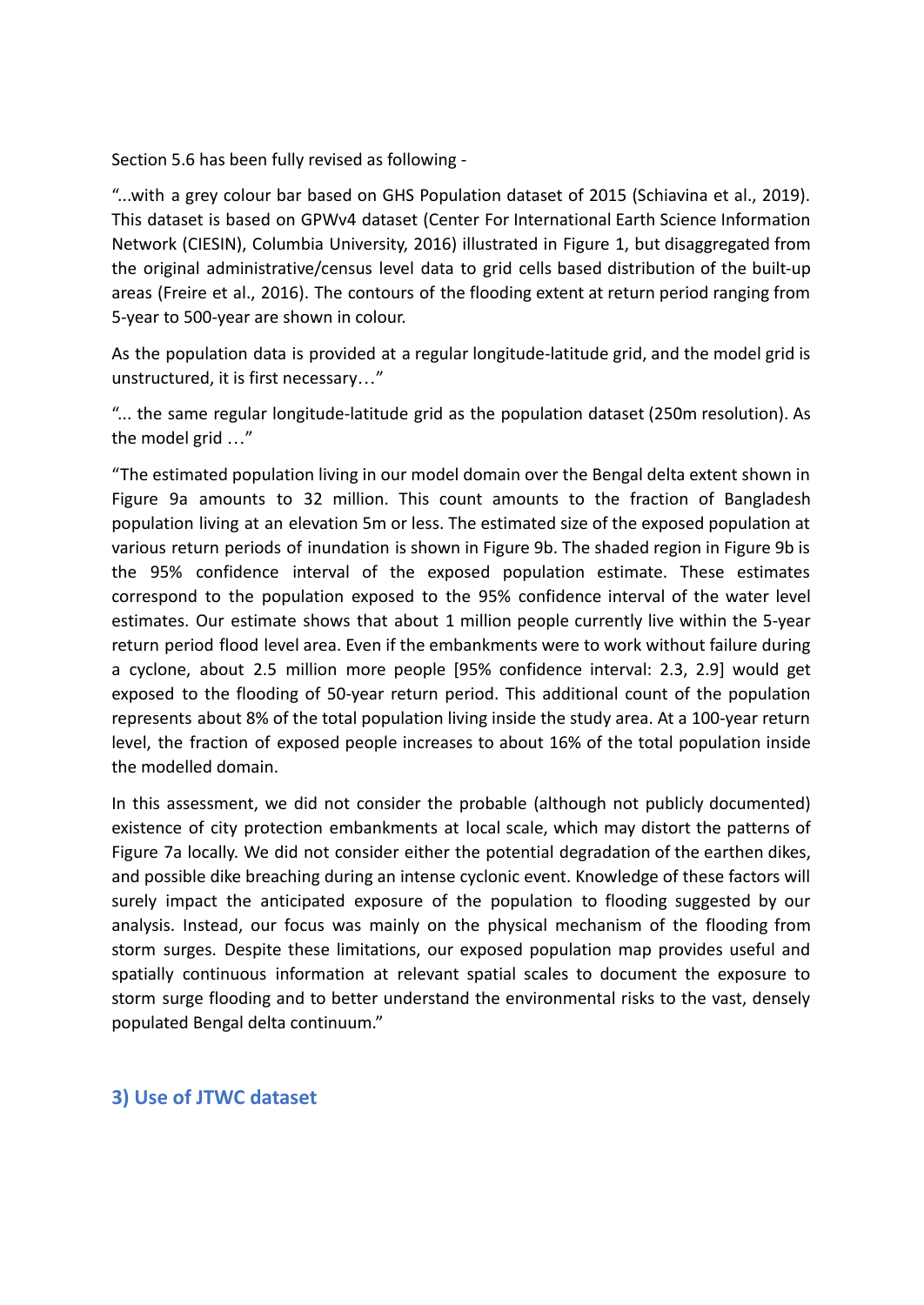3.1. As far as I understand the use of JTWC dataset for Fig. 4 is not a validation per se but the objective is to show the consistency of the ensemble results. However we note some discrepancies in Fig. 4(b) and (c) that deserve some additional comments or clarifications.

In particular, the frequency for April drastically differs between JTWC and the ensemble approach. Adding some errorbars to these histograms may here also help nuancing these differences.

Reply: We have revised the figure with errorbars (Standard Error) for JTWC dataset. Before going into further discussion, we recall here that the number of JTWC events is 42 only. The revised figure is shown in Figure C4-



Figure C4. a) Spatial distribution of the paths of the cyclones that make landfall along the coast of Bengal delta. Each square bin is 20 km wide. A small subset of cyclones trajectories is shown in the inset. (b) Distribution of maximum wind speed of the synthetic cyclones compared to the JTWC dataset, (c) Annual distribution of the occurrence of the synthetic cyclones compared to JTWC dataset. In (b) and (c), errorbar indicates the standard error associated to the small sample size in JTWC dataset.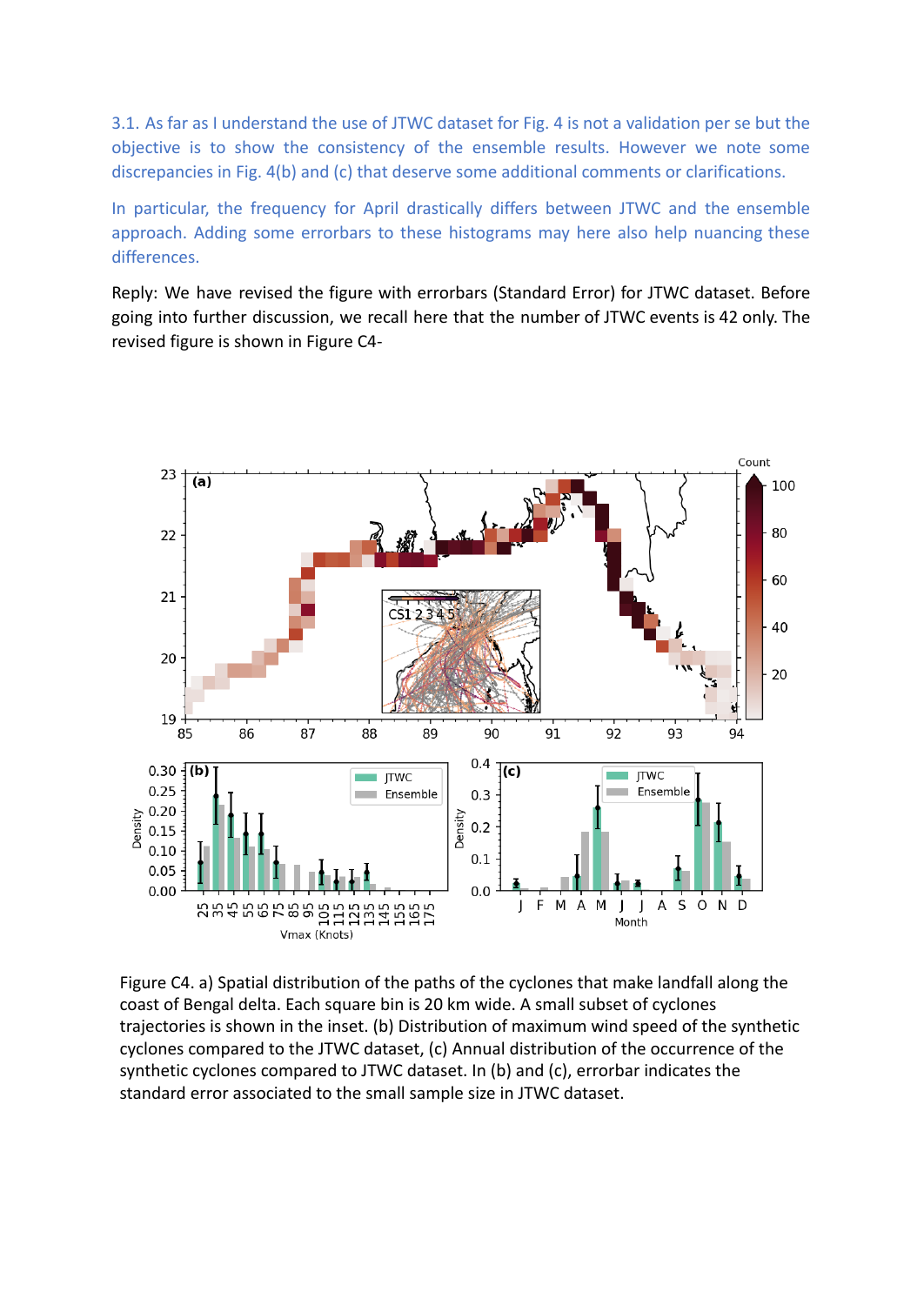The errorbars in the JTWC values are computed based on the assumption that the number of events occurring in a month is a Poisson process. The location parameter in Poisson distribution (lambda, here the number of events) for each month is computed by multiplying the probability density and number of JTWC events. Then from 10000 values generated from this distribution, the standard deviation is computed - which is the standard error reported here.

A second approach is also tested, using a bootstrap method, where a large set of samples (10000) of the same size as the JTWC dataset (42) is pulled from our ensemble. Then the monthly distribution is computed for the 10000 set, and the standard error is computed as the standard deviation of the 10000 instances for each month. Both the assumption of Poisson distribution and bootstrap method gives essentially similar results (Figure C).



Figure C5. Same as C4 but the uncertainty range is computed using bootstrap method.

We propose to provide a description of these computations in the Supplementary materials.

From both of these figures, what we see is that the small sample size of the JTWC dataset largely explains the variation.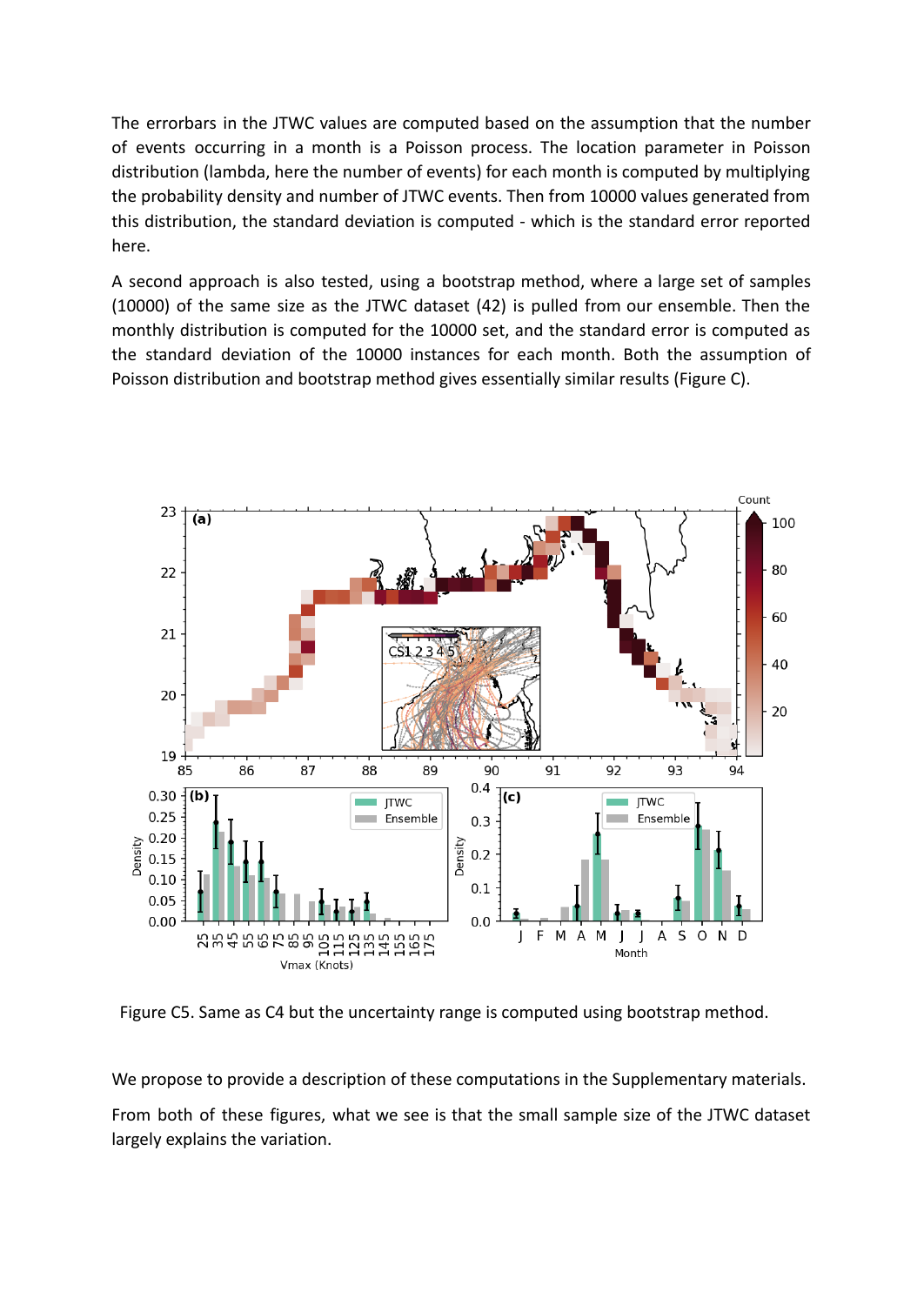The text was also updated accordingly to incorporate these changes -

"...The consistency of the cyclone ensemble is illustrated through a comparison with the observed JTWC statistics for maximum wind speed (Vmax) (Figure 4b) and seasonal distribution (Figure 4c). Errorbars in both cases indicate the standard error of the observation (i.e., short-length of dataset) given the probability distribution in the ensemble computed assuming a Poisson process. A similar standard error estimate was obtained using bootstrap method (See Supplementary materials).

The distribution of the simulated maximum wind speed (Vmax ) shows a good agreement with the observations from JTWC (Figure 4b). The standard errors for the JTWC dataset indicate that the ensemble distribution of Vmax is within the range of observational uncertainty.

Similarly, the seasonal distribution of the cyclone ensemble and that observed from JTWC both show a well matching pattern with a bimodal seasonality (Figure 4c) (Alam and Dominey-Howes, 2014). In the Bay of Bengal, low-pressure systems typically cannot intensify into a storm due to strong vertical wind shear present during monsoon (June-August). During the pre-monsoon (March-May) and post-monsoon (September-November), low vertical wind shear, and high sea surface temperature provide a suitable condition for low-pressure systems to intensify. For all months, except April, the ensemble cyclone density is typically within the range of observational uncertainty indicated by the errorbar (Figure 4c). However, for our storm surge hazard analysis, no measurable impact is expected from such intra-seasonal differences in cyclone distribution. The overall simulated bimodal temporal evolution of the synthetic cyclone indicates that the temporal statistics captured by our statistical-deterministic method correspond well with the seasonal climatic characteristics."

## 3.2. Is JTWC dataset used to estimate the average annual frequency of 0.70314 (indicated in line 285)? If so, please specify.

Reply: The model tuning is largely based on the JTWC dataset. The track generation method used in this study (Emanuel 2006) is adjusted by a calibration factor. This calibration constant is the rate at which a random cyclone is generated from a distribution of historical genesis points. In our case, the calibration factor was set to 1.2, and subsequently the average annual frequency of the cyclone was found to be 0.7.

We propose to revise L285 as following to incorporate this information -

"The cyclone generation model was adjusted using a calibration factor based on the observed cyclone genesis and displacement characteristics in the JTWC dataset. The calibration factor was set to 1.2, which indicates the rate of seeding for cyclone genesis in the probabilistic cyclone generation model. With an average annual frequency of 0.7 cyclones, the ensemble of 3600 cyclones considered here represents more than 5000 years of cyclonic activity over the northern Bay of Bengal under present climate conditions."